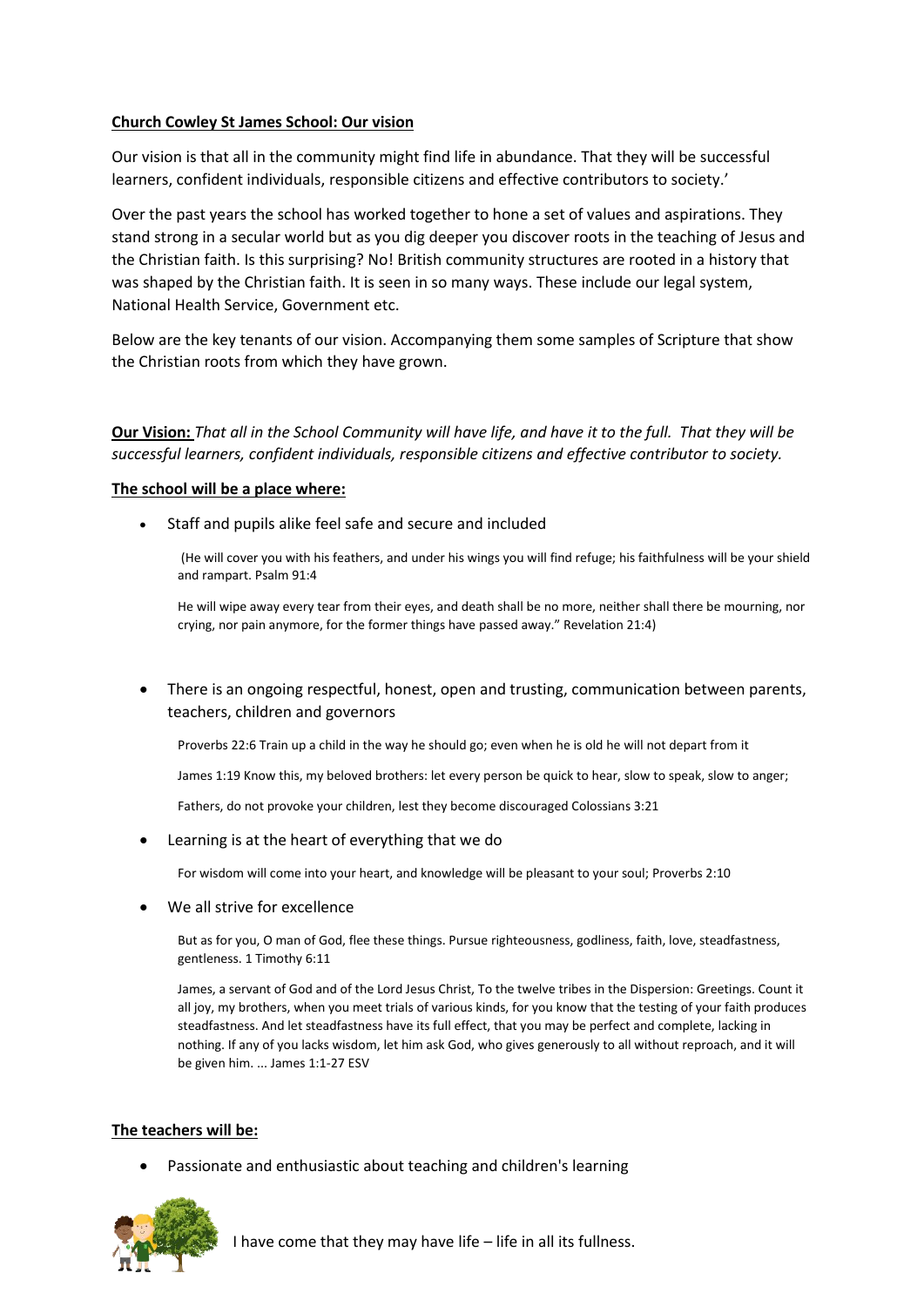But Jesus said, "Let the little children come to me and do not hinder them, for to such belongs the kingdom of heaven." Matthew 19:14

 Inspiring and engaging - knowing and respecting the needs of every child - and doing everything they can to make sure that every child wants to learn, makes progress and succeeds in reaching their full potential

Sermon on the mount Matt 5 to 7

 Providing an encouraging and supportive learning environment that challenges all children in all areas of their development, instils real life skills and supports them to be independent learners.

Therefore encourage one another and build one another up, just as you are doing. 1 Thessalonians 5:11

 Fully engaged in the life of the school and its community - taking an active role in after school clubs and social activities

And Jesus said to him, "You shall love the Lord your God with all your heart and with all your soul and with all your mind. This is the great and first commandment. And a second is like it: You shall love your neighbour as yourself. On these two commandments depend all the Law and the Prophets." Matthew 22:37-40

"You are the salt of the earth, but if salt has lost its taste, how shall its saltiness be restored? It is no longer good for anything except to be thrown out and trampled under people's feet. "You are the light of the world. A city set on a hill cannot be hidden. Nor do people light a lamp and put it under a basket, but on a stand, and it gives light to all in the house. In the same way, let your light shine before others, so that they may see your good works and give glory to your Father who is in heaven. Matthew 5:13-16

### **The children will be:**

Always motivated and come to school

Do all things without grumbling or questioning Philippians 2:14

 Happy, confident, inquisitive, independent learners each discovering what they are good at and doing the best they can to reach their goals and develop life skills.

Sanctify them in the truth; your word is truth. John 17:17

 Supported by the whole community: staff, parents, other children and governors to reach their individual goals

And though a man might prevail against one who is alone, two will withstand him—a threefold cord is not quickly broken. Ecclesiastes 4:12

Respectful of their school and everything it provides to help them learn

Love one another with brotherly affection. Outdo one another in showing honour. Romans 12:10

#### **Our Values**

#### **Moral Courage**

Bile stories: Daniel, Isiah, Moses,

#### **Tolerance**

Judge not, that you be not judged. Matthew 7:1 ESV



I have come that they may have life – life in all its fullness.